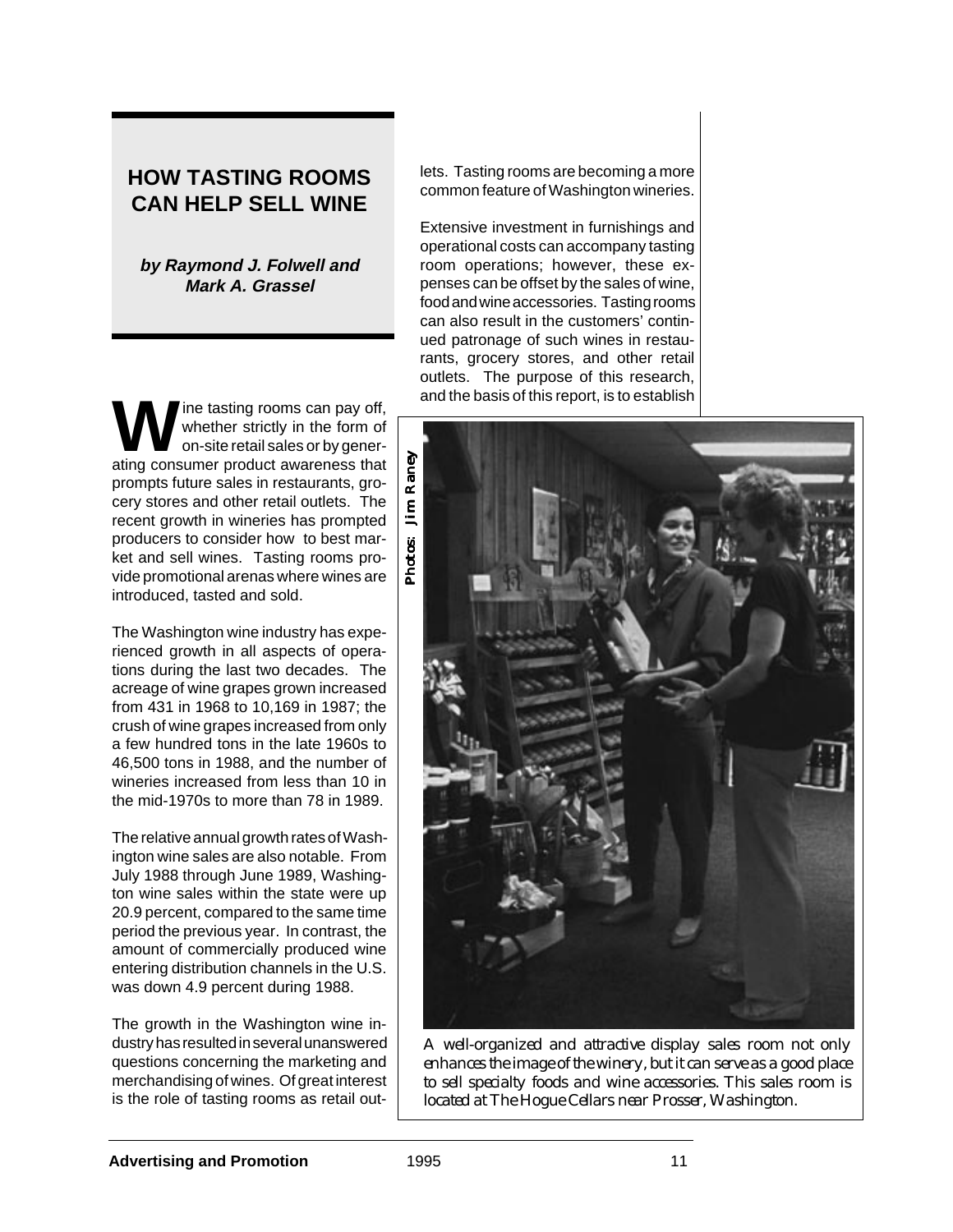

bench marks by which to evaluate existing operations and to provide a foundation for future economic feasibility studies concerning investments in tasting rooms.

# **Research Method**

A questionnaire was mailed to each of the 62 wineries in operation, at that time, in Washington. Topics addressed included: (1) structural descriptions and costs; (2) hours of operation; (3) employment levels; (4) product lines; (5) pricing; (6) promotions; (7) special services; (8) visitor profiles; (9) customer traffic patterns; (10) sales volume.

Thirty-five Washington wineries (a total of 40 tasting rooms) returned the mail questionnaire. Four of the responding wineries had more than one tasting room. However, not all wineries returning the questionnaires provided responses to all the questions.

The 35 wineries that returned the questionnaire are representative of Washington wineries. They're located both east and west of the Cascade Mountains. Some have tasting rooms in Seattle facilities, as well as at the winery. The wineries range in storage capacity from only 2,000 gallons of wine to four million gallons.

### **Investment Costs and Sizes**

These results are based on Washington wine tasting rooms constructed between 1976 and 1987. Fifty-five percent of the tasting rooms were constructed between 1982 and 1985.

Tasting rooms range in size from 60 to 2,100 square feet. The average size is 612 square feet; 500 square feet is the most common. Construction costs average \$25,240. The most common construction costs reported are \$500 and \$10,000. Furnishing the tasting rooms costs anywhere from nothing at all, to \$75,000. The average expenditure for furnishings is \$9,334. Most producers report spending either \$5,000 or \$10,000. In Washington, furnishing costs make up about 40 percent of the total costs of constructing a tasting room.

Most tasting rooms have no seating capacity. Of those that do, seating capacity ranges from three seats to 49; the average is nine.

# **Employees and Operating Hours**

The average number of full-time tasting room employees is one; the average number of part-time workers is three. Most wineries report employing one full-time and one part-time worker. However, the overall range of numbers of employees is wide, one to six full-time and one to 15 part-time. The hours worked per week for full-time employees averages 37 hours, while for part-time, the average is 16 hours. However, the most common work schedules are 40 and 10 hours per week for the full-time and part-time employees, respectively.

The operating hours for the Washington winery tasting rooms vary by season of the year. During the summer, May through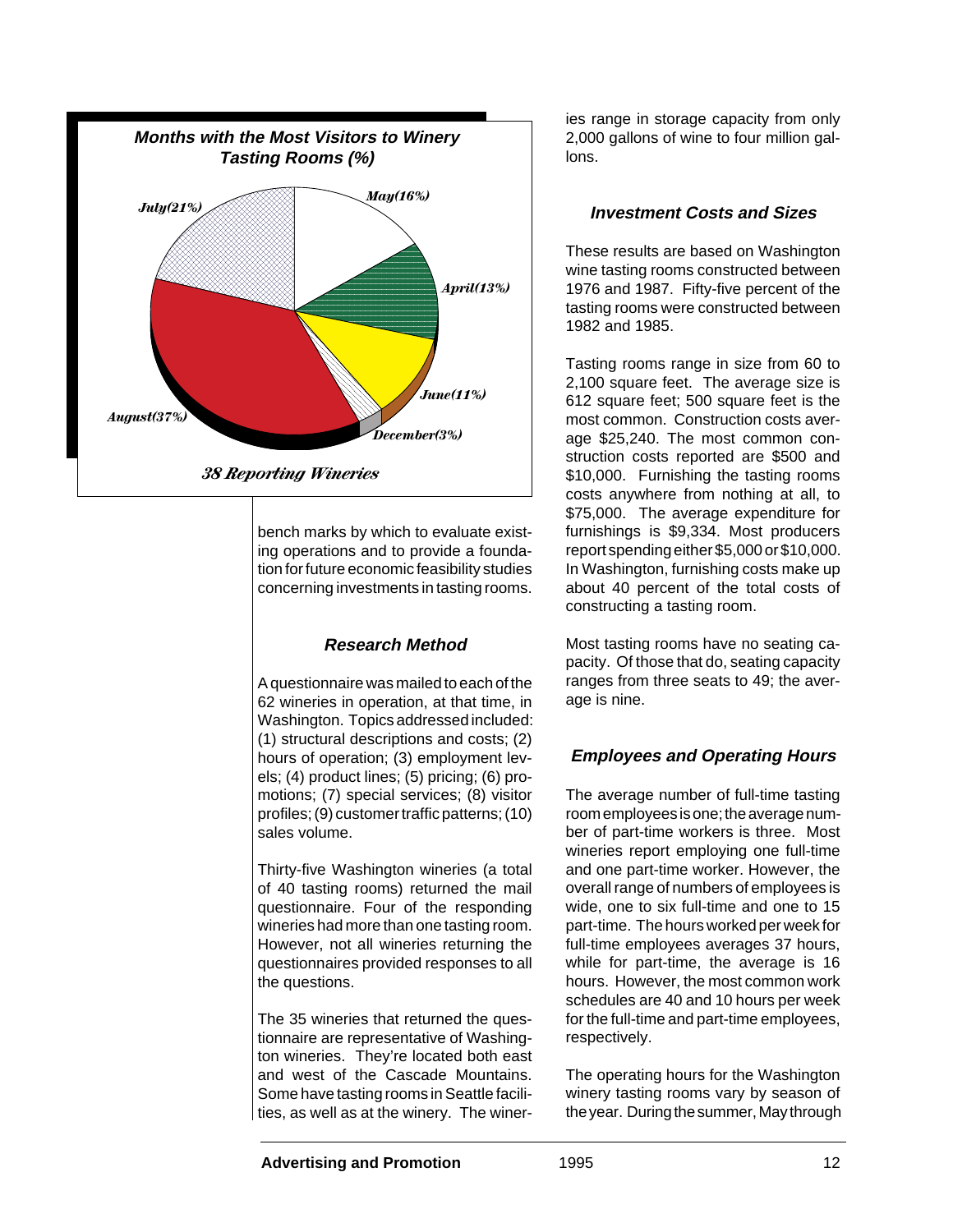September, the reporting wineries operate their tasting rooms an average of seven hours per day on a daily basis, and five hours per day on a non-daily basis. Non-daily operations host visitors by appointment, 13 wineries run such operations during the summer season. In contrast, during the winter, October through April, the average is six hours per day for both daily and non-daily hours. Only nine of the 62 winery tasting rooms operate by appointment during the winter. The most frequent response given when asked open hours per day is seven during the summer, five the rest of the year.

### **Pricing and Sales**

The range in the volume of wine sales through the winery tasting rooms each month in Washington is 30 to 2,777 gallons. Average sales per month total 367 gallons. However, the most frequent responses are 300 and 600 gallons per month.

Tasting room sales of wine as a percent of total wine sales range from one percent to 85 percent. Average sales through tasting rooms is 10 percent. Results indicate that the higher the percent of wine sales through tasting rooms, the smaller the actual volume of wine sold per month through the tasting rooms. Only five of the 32 wineries reporting such information indicate that over 40 percent of their wines are sold through tasting rooms.

Eighty-five percent of the 62 wineries surveyed sell wine-related accessories in their tasting rooms. The most commonly stocked items are glasses, pottery, clothing (hats, T-shirts, etc.), carafes, etc. Such items generate revenues ranging from one percent to 50 percent of total tasting room sales. However, most producers report sales from these items make up only one to five percent of their total.

There are significant differences in the average prices charged for wine sold through the tasting rooms. Per 750-ml.

bottle, low prices range from \$1.99 to \$7.50. High priced wines range from \$7.50 to \$165.00 per bottle. The most frequently mentioned low price was \$5, while \$13 was the most common high price. The average low price is \$4.97. The average high is \$19.09.

Only one of the reporting wineries does not give a case discount for wine sales through their tasting room. Case discounts range from 10 percent to 25 percent. Mixed case discounts run between 10 and 20 percent; 10 percent is the most common discount for either a straight or mixed case. Additionally, some wineries give discounts for multi-case and special releases, along with other specials for banquets and promotions.

Tasting room prices average 33 percent higher than wholesale prices. The most common response was 30 per-

cent higher. Typically, the margin between tasting room and retail prices is three percent: however, most reported that their retail and tasting room prices were identical.

#### **Product Mix**

The product mix of wines sold through tasting rooms varies. The number of wines sold range from three to 38. Ten is the average. The range in number of wines offered for tasting ranges from three to 11. The average number of wines offered is five, half the average number of wines typically stocked. In general, as the number of wines stocked for sale in the tasting room increases, so does the number of wines offered for tasting.

Some wineries change the tasting selection daily; others don't change it at all. About 25 percent of the wineries indicate



*Dora and Michael Hogue, of Hogue Farrns and The Hogue Cellars, have done an excellent job of utilizing a wine tasting room to promote sales. Mike started The Hogue Cellars in 1982 and is co-chairnan of the Washington Wine Commission.*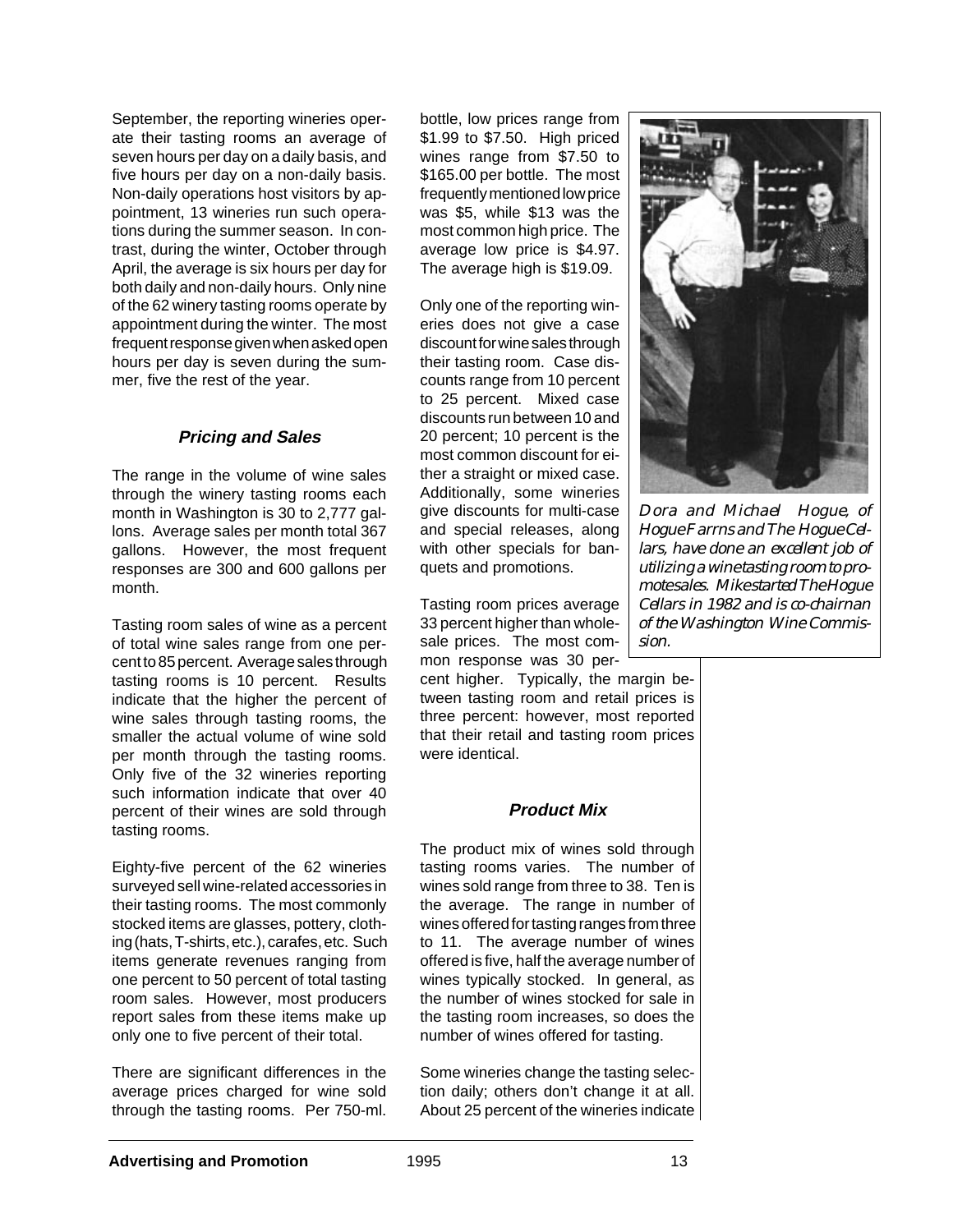that they never change their selection; 14 percent say they change it daily. Overall, nearly half of the wineries reporting change the selection at least once a month.

# **Number of Visitors**

The number of visitors per month at Washington wineries varies, depending on the season of the year. During the summer (May-September), owners report that anywhere from 12 to 5,500 people visit their tasting room each month, 368 is the average. During the winter season (October-April), the average number of monthly visitors declines to 135, ranging form zero to 2,100. Most report an average of one visitor per day, on a six-day weekly operation basis during the winter.

The months with highest visitor traffic in order of importance are: August, July, May, April, June and December. August is the most popular month for visitors. Over half of the responding wineries have less than 5,000 visitors per year. Still, 43 percent reported 5,000 or more. Here it is important to note that 35 percent of the wineries reported less than 2,500 visitors annually—less than 10 a day. This suggests that management decisions should take into consideration the profitability of such an operation.

The percentage of visitors purchasing wine in the tasting room varies from 25 to 100 percent. The average is 78 percent, which is a high level of penetration in this segment of the wine market. Most of those who purchase wine typically buy two bottles. Some wineries offer food services, but only 10 percent of the visitors take advantage of this service.

#### **Visitor Demographics**

Winery management and employees determine visitors' profiles—age, income, residence—on the basis of the visitor registries and observation. Half of the reports indicate that visitors are typically state residents. Out-of-state visitors are typical at less than three percent of the facilities. Of those responding, 14.7 percent say that their typical visitor is a local. A third of the wineries in Washington get a mix—locals, instate residents and outof-state visitors.

The average age of the tasting room patron is 40. Visitors range in age from 28 to 53. Their average income is \$39,000, with a range from \$25,000 to \$60,000. Overall, the typical visitor can be stereotyped as some one who is middle-aged with an above-average income.

**Ray Folwell** is a professor of agricultural economics at Washington State University in Pullman. He received his bachelors and masters degrees in agricultural economics from Illinois State University and received a doctorate from the University of Missouri. Folwell has been researching the wine industry since joining WSU in 1968. He is author of the 1978 report "The US. Wine Market" that examined the demographics of wine consumers. Folwell also consults the wine industry on economic matters.

The other author of the report, **Mark Grassel,** is a former research associate and graduate student in agricultural economics at WSU.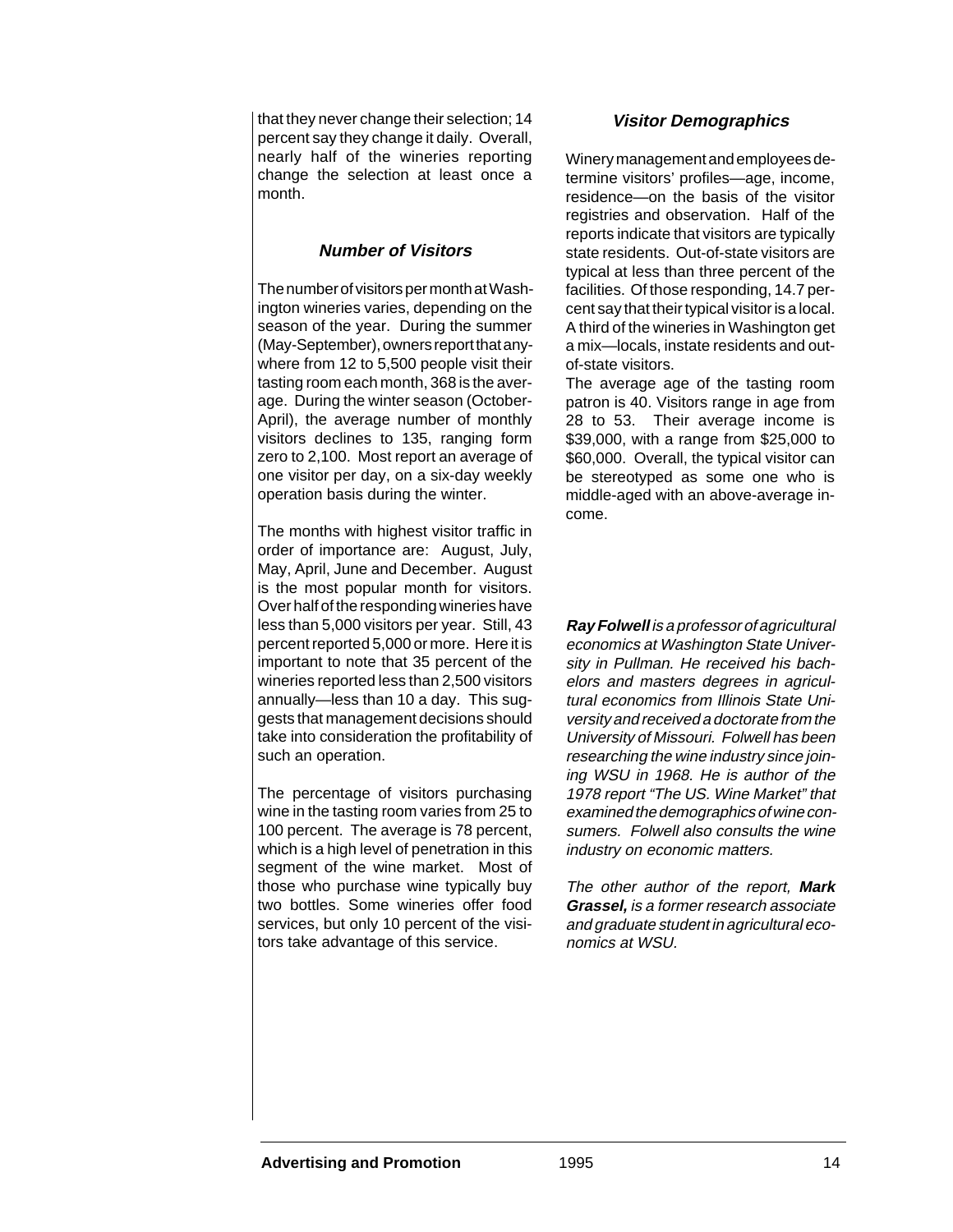#### *FROM:*

Direct Farm Marketing and Tourism Handbook. Article and photos were excerpted with permission from the Spring 1990 issue of the *Rural Enterprise* magazine. The magazine temporarily suspended publication with the Summer 1992 issue.

#### *Disclaimer*

*Neither the issuing individual, originating unit, Arizona Cooperative Extension, nor the Arizona Board of Regents warrant or guarantee the use or results of this publication issued by Arizona Cooperative Extension and its cooperating Departments and Offices.*

*Any products, services, or organizations that are mentioned, shown, or indirectly implied in this publication do not imply endorsement by The University of Arizona.*

*Issued in furtherance of Cooperative Extension work, acts of May 8 and June 30, 1914, in cooperation with the U.S. Department of Agriculture, James Christenson, Director, Cooperative Extension, College of Agriculture, The University of Arizona.*

*The University of Arizona College of Agriculture is an Equal Opportunity employer authorized to provide research, educational information and other services only to individuals and institutions that function without regard to sex, race, religion, color, national origin, age, Vietnam Era Veteran's status, or disability.*